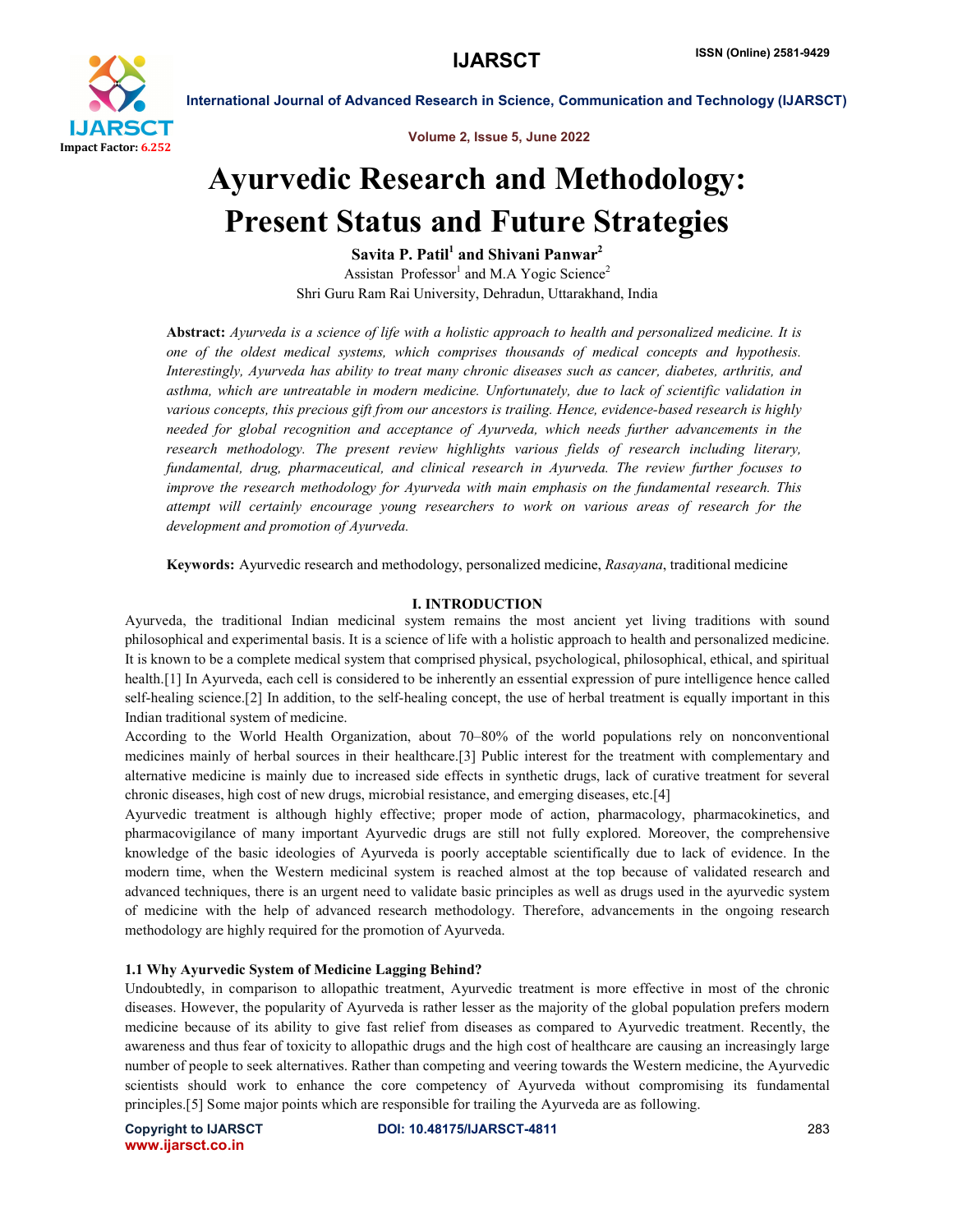

# Volume 2, Issue 5, June 2022

- Young Ayurvedic scholars, although enthusiastic, are not clear about their views on the future of Ayurveda. Moreover, they are not even very clear that how to expose their valuable research outputs on Ayurveda
- Only a few organizations have well-established research infrastructure for exclusive research in Ayurveda. Experienced researchers with knowledge of modern technologies are required to conduct advance and quality research in Ayurveda
- There is a lack of cooperation and willingness of Biomedical Scientists who are often unduly skeptical and carry prejudice
- More than a thousand Ayurvedic postgraduates pass out each year and enter into the streamline of academics and practice. Among them, only a few choose their profession as researcher in Ayurveda
- Neither has the Ayurvedic teaching changed in the last 50 years nor have the textbooks enriched with new research methodologies.

These are some of the following major points those should be highly needed to consider in the Ayurvedic research for its advancement.

# 1.2 Improvement in Research Methodology

Research methodology is a way to systematic collection, analysis, and interpretation of data to solve a research problem. India does not need to prove the validity of Ayurveda to its people, authorities, and own scientific community because it is a recognized traditional medical system of the country. There is a need of fundamental research on Ayurveda to refresh and upgrade the tremendous knowledge diluted through time particularly during the British rule. This kind of research will certainly upgrade the fundamental knowledge of Ayurveda, which will be benefitted not only to Indian but also to foreign nationals. This will assure Ayurveda to be practiced with its whole potential and allowed to gain wide recognition. Research is a process that converts data into information, information into knowledge, and knowledge into wisdom. In the present scenario, Ayurvedic researches are failing in this aspect as these are unable to disseminate the knowledge gained from the exercises.[6]

The glorious past of the research methodology of Ayurveda is based on the tools of examination known as *Pareeksha* and inspired from the philosophical term *Pramaana*, which refers to the evidence.[7] These tools of the examination include (i) the direct observation (*Pratyaksha*), (ii) the inference (*Anumana*), and (iii) the authoritative testimonies or literature (*Aptopadesha*). The modern day research also depends on these three basic tools whose efficacy has been augmented by the utility of the scientific and technological innovative devices. These methods of investigations have been planned to develop the backbone of the Ayurveda system in the form basic principles under the fundamental research. The quality researches on Ayurveda basics with advanced scientific techniques can expand the knowledge and path of current medical science. Predominantly, drug researches done in the field of Ayurveda in the last six decades have not enriched the Ayurvedic understandings or Ayurvedic concepts. However, these researches have created a better understanding of Ayurveda by the modern medical fraternity.Now, it is the time to define Ayurveda itself that whether the use of herbs is Ayurveda or the use of herbs and other treatment modalities as per Ayurvedic principles is Ayurveda. The research methodology should be planned and adopted accordingly. At the time of deciding research methodology in Ayurveda following things should be kept in mind.[8]

- Basic differences between Ayurveda and modern science should be taken into account when designing the research protocols
- The main concern must be given to the classical approach of Ayurveda
- Research protocols should be designed on the basic concepts of Ayurveda, i.e., *Prakriti*, *Agni*, *Dhatu*, *Srotas*, *Rasayana*, *Shatkriyakala*, *Agnibala*, *Ojabala*, *Manobala*, etc.
- The research work should involve experts both from Ayurveda and biomedical specialties
- The holistic and integrative approach involving body, mind, and spirit should be considered for research
- Before starting the clinical studies; a complete knowledge about diagnosis of the disease, materials to be used, process to be adopted, and accurate dosage form is highly needed
- The approach of personalized medicine should be followed during treatment.

Copyright to IJARSCT DOI: 10.48175/IJARSCT-4811 **284** www.ijarsct.co.in Research methodology in the advancement of Ayurveda varies with each assignment or project. The major areas of research can be divided into five major areas, namely, literary, fundamental, drug, pharmaceutical, and clinical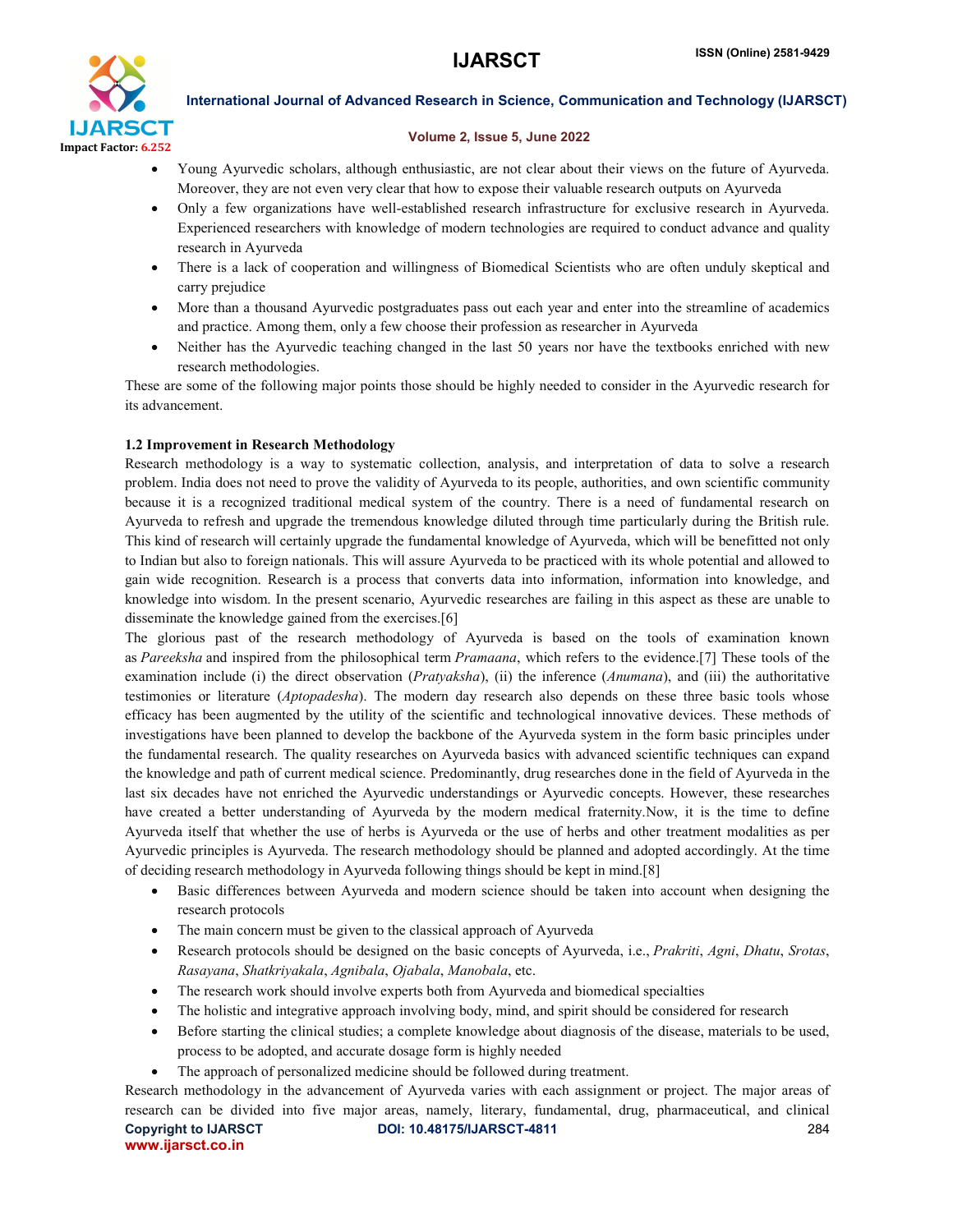

# Volume 2, Issue 5, June 2022

research. Although there is no single way to conduct research, certain methods and skills can make research efforts more efficient and effective.

# 1.3 Encouragement of Research on Ayurvedic Fundamentals

Fundamental research needs to be done in the fields of Ayurvedic physiology, pathology, pharmacology (fundamental and clinical), and pharmaceuticals. The basic concept of *Srotovijnana* (knowledge of channels) as a main matrix of Ayurvedic biology has been highlighted both by fundamental and applied knowledge.[9] A living body is a system which comprised innumerable channels designed as an inner transport system for a variety of functions. The health and disease depend on the system of *Srotas*, which is prone to lose its function by various factors including erroneous food and lifestyle. Ayurveda developed a therapeutic technology for *Samshodhana* (biopurification) familiarly known as *Panchakarma* therapy. Ayurveda can be better understood through philosophy and physics rather than modern biology because the study of the full spectrum of the *Srotas* can help to define the phenomenon of relationships in structural and functional biology.[10] Moreover, the fundamental concept of Ayurveda for a perfect health including restoration and maintenance can also be understood through quantum theory.[11,12]

The fundamental research in Ayurveda caters demands of the society and the medical fraternity; the modern scientific research has been initiated in Ayurveda in the field of basic principles. The aim of basic research in Ayurveda is to explore the scientific innovations and opportunities in fundamental concepts of Ayurveda. The fundamental research includes replacement of faith and suppositions with the scientific reasoning complimented with the facts and figures. The objectives of the investigation in the fundamental research are categorized into the human body (*Purusha*), the disease (*Vyadhi*), the medicine (*Aushadha*), and the right time for action (*Kriyakala*).

# 1.4 Validation of Ayurvedic Drugs with Reverse Pharmacology

The reverse pharmacology refers to reversing the routine clinic practice to the laboratory examination for the proper validation of a traditional medicinal system.[14] It is an interesting and important scientific approach to develop new drug candidates or formulations from already known facts in traditional medicines through sound preclinical and clinical researches.[15]

Previous researches, particularly for the past few decades, validated a few concepts of herbal drugs by reverse pharmacology, which is obviously tremendous work for Ayurveda. These researches also supported the use of crude drugs rather than plant isolates or purified fractions for clinical trials due to the combined effects of phytoconstituents. Such researches generated a lot of interest in researchers towards herbal medicines and consequently, in the last decade a demand of Ayurveda and other traditional medicines has increased in the medical world.

In addition, the reverse pharmacology approach can help in reducing failure rates of clinical implication of the herbs or their formulations which are already described in Ayurveda. This approach gives an opportunity to seek new synergistic combinations and improvements in bioavailability and innovative strategies that can play a significant role in drug development. Various previous studies on piperine revealed that its combination improves the bioavailability of synthetic drugs such as propranolol, theophylline, and rifampicin.[16]

Day by day, drug industry is facing serious challenges, as the drug discovery process has become extremely expensive, riskier, and critically inefficient. Postmarketing failures of blockbuster drugs and a serious innovation deficit are the major concerns of big pharma companies. Consequently, there has been a remarkable shift in favor of single to multitargeted drugs, especially for polygenic syndrome based on the traditional medicinal knowledge

# 1.5 Evidence-Based Benefits of Traditional Approaches

There are many evidences, which supported Ayurveda performances better than Western medicine, mainly in case of chronic diseases, but it needs to validate with advanced scientific procedures. Ayurveda recommends the use of copper pot for water-purification as copper pot has antibacterial effect against important diarrheagenic bacteria including *Vibrio cholerae*, *Shigellaflexneri*, enterotoxigenic *Escherichia coli*, enteropathogenic *E. coli*, *Salmonella entericatyphi* and *Salmonella paratyphi*, which is scientifically validated.[1,17] Ayurveda also has the ability of wound healing via a topical route with the help of various preparations.[18] Moreover, many Ayurvedic formulations and *Rasayanas* have scientifically validated in various *in vivo* models. In this connection, *Amalaki*, an

www.ijarsct.co.in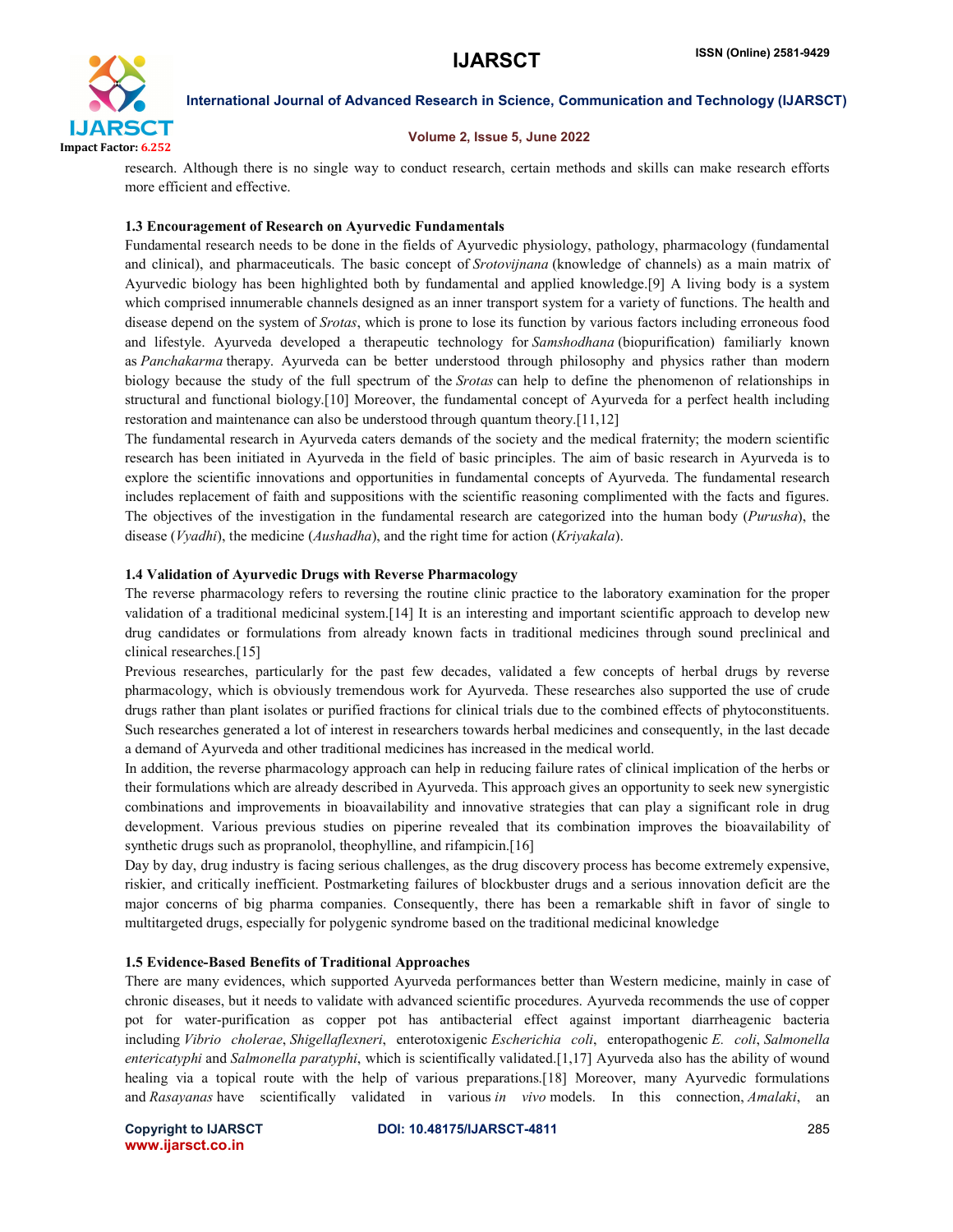

#### Volume 2, Issue 5, June 2022

Ayurvedic *Rasayana*, and *Rasa Sindoora*, an organometallic derivative of mercury are effective in longevity, development, fecundity, stress tolerance, and heterogeneous nuclear ribonucleoprotein levels of *Drosophila melanogaster*.[19]

On the other hand, *Bhasma*, an ash obtained through incineration of plants and animal derivatives (horns, shells, feathers, etc.), metallic, and nonmetallic minerals, etc., is another example of traditional approach in which the starting material undergoes an elaborate process of purification (*Shodhana*), followed by the reaction phase, which involves the incorporation of some other mineral and herbal extracts.[20] *Bhasma* preparation is similar to the present-day nanotechnology having nano-size (25–50 nm) particles. Although *Bhasmas* are complex materials, physicochemical analysis using modern techniques can be most attractive for the standardization of *Bhasma* medicines. This can be certainly helpful in building confidence in the use of such products for medication by ensuring safety, efficacy, and batch to batch uniformity.[21]

#### 1.6 Encouragement of Interdisciplinary Research

There is a need of involving all basic sciences such as Physics, Chemistry, Molecular Biology, and Biotechnology together with Ethnopharmacology, Ayurvedic Drug Discovery, Pharmacoepidemiology, Reverse Pharmacology and various other areas for the better understanding, and optimistic outcome of Ayurveda research. In the past few years, the interdisciplinary concept of research is also introduced in Ayurveda mainly for integrative medicine.[8]

In Western countries, the multidimensional approach by combining traditional and modern medicine is growing day by day. The clinical efficacy of many traditional medications for a variety of diseases has been found comparatively better than that of modern medicine.[22] The Ayurvedic system of medicine is very safe that can help in reducing the enormous burden of mortality and morbidity caused by the various side effects of conventional prescribed drugs. This traditional system is also found effective against various diseases where pathogens developed antibiotic resistance. Thus, interdisciplinary researches are highly needed to fight against most chronic diseases.

# 1.7 Improvement in Quality of Herbal Drugs

Most of the Ayurvedic *Rasayanas* (*Medhya*, *Jeevaniya*, and *Lekhaniaya*, etc.) are based on the herbal products. Many herbs such as *Ashwagandha* (*Withaniasomnifera* Dunal.), *Shatavari* (*Asparagus racemosus* Willd.), *Guduchi* (*Tinosporacordifolia* (Thunb.) Miers), *Amalaki* (*Embellicaofficinalis* Gaertn.), and *Bhallataka* (*Semecarpusanacardium* Linn.) are well-known Ayurvedic *Rasayanas*, which are proven immunomodulators. Adjuvants are required for many of weak immunogenic vaccines, and Ayurvedic *rasayanas* may offer better and safer immune drugs that can be used as adjuvants in such vaccines and also in cancer treatment.[23]

Herbal extracts of therapeutic relevance are of great importance as reservoirs of structural and chemical diversity. Interestingly, more than 120 distinct phytochemicals from different plants have capability as lifesaving medicines. These compounds have been achieved through chemical and pharmacological screening of only 6% of the total plant species.[24] The National Institute of Health has already started extensive research for anti-inflammatory compounds from turmeric, ginger, and *Boswellia* with the aid of Ayurvedic knowledge. The screening of numerous herbs for treating cancer has been done using traditional knowledge on such herbs.[25] Moreover, a variety of drugs of immunomodulating capacity from traditional medicine can provide newer opportunities to improve therapeutic spectrum.[26]

In case of herbal drugs, consistency in the chemical composition and bioactivity are essential requirements for their safe and effective use because the quality is the primary need for safety and efficacy of plant-derived medicines. In case of Ayurvedic preparations, most of the drugs are polyherbal formulations, and proper quality control is still a serious issue. Consequently, till the date, the acceptability of Ayurvedic drugs in the international market is very poor. There must be some procedures and techniques to analyze these drugs (extracts or formulations) for their composition and strength.[27] Thus, there is a need to insure the standard quality of Ayurvedic products.

#### 1.8 Active Involvement of Government

The government should be prepared a timeframe roadmap for the progressive development of Ayurvedic education and research. Science-based approaches may be promoted, utilized, and inculcated in the education of Ayurveda like

www.ijarsct.co.in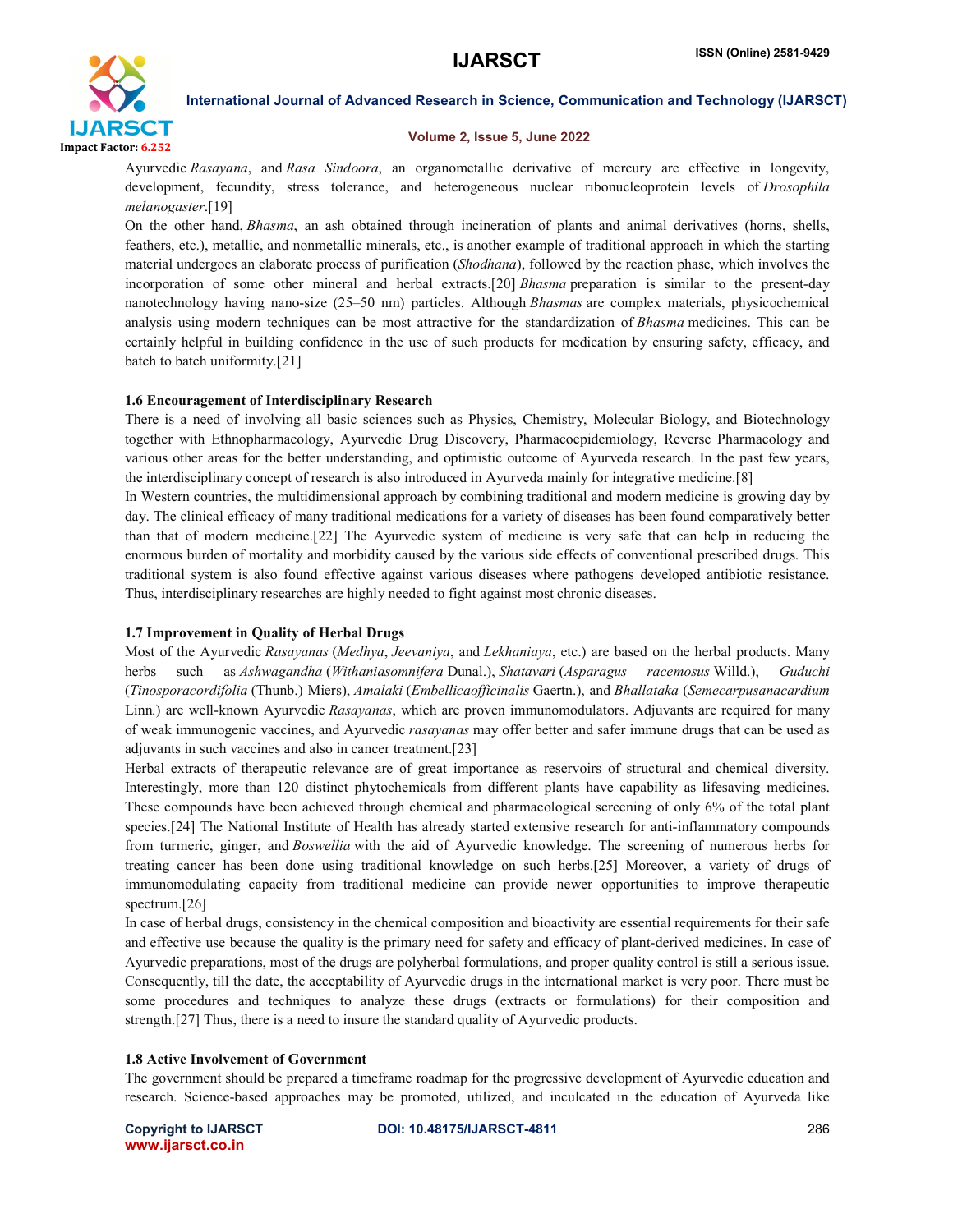

#### Volume 2, Issue 5, June 2022

traditional Chinese medicine (TCM). It is most appreciable that China has about 95% of Department of Traditional Medicine in their government hospitals. That is why their traditional medicinal system got global recognition and acceptable everywhere.[28] Recently, YouyouTu, has won Nobel Prize in Medicine for discovering Artemisinin, a drug that has significantly lowered mortality rates from malaria, based on a TCM remedy.[29] India has to develop similar type of policies in the healthcare system for the development of Ayurveda.

# 1.9 Development of Ayurvedic Pharma Sector

The drug manufacturing industries and other supporting industries play important role in the development of Ayurvedic medicine. The whole supporting system, i.e., raw material collectors, dealers, processing and manufacturing industries, Ayurveda practitioners, and consumers must be encouraged. Around 1100 medicinal plants are used as medicine and among them at least 60 plants are of great demand.[30] Today, as the demand for herbal products is increasing day by day, enough availability of raw materials with reasonable prices is a big challenge for the industries. Hence, some strict steps must be taken by the government as well as industries itself to fulfill the supply and meet market demand. There is a need to ensure correct raw materials for the medicine and for this purpose, it is important to carefully monitor entire cycle of raw material collection such as harvesting, processing, transportation, and storage before their use. Moreover, selection of the correct germplasm using modern DNA fingerprinting and chemoprofiling techniques be used taken on priority basis.[31]

# 1.10 Upgradation of Ayurveda Literature

Ayurveda is continuously facing constraints and difficulties from regulatory authorities and the scientific community, which is coming in the way of its global acceptance.<sup>[32]</sup> The available literature on the use of Ayurveda for the treatment of diseases is still not evidence based. There is a need of more evidence-based researches in this area to make the literature adequate. In this connection, Digital Helpline for Ayurveda Research Articles provides a first of its kind resource to access research articles on Ayurveda must be improved and updated. More than thousands of articles indexed in renowned PubMed every year, unfortunately, out of them a very few belong to Ayurveda research. However, the articles based on TCM cover around 12% of total published papers.[33] Therefore, Ayurvedic literature has to make its huge contribution in PubMed for the international recognition.

# 1.11 Revalidation of Clinical Trials

The clinical trials on Ayurvedic medicines must be revalidated to find out better treatment modalities by improving scientific procedures, dose forms, and side effects of any given drug. The development of a method to allow placebo controls for changing and individualizing therapies is an important step in providing the basis for a meaningful comparison of not only classic Ayurveda but also other traditional medicinal systems with allopathic treatment in ways acceptable to Western standards. This approach also shows that double-blind, placebo controlled, randomized studies are possible when testing classic Ayurvedic versus allopathic medications. Larger trials are needed and are clearly possible.[34] The Ayurvedic clinical trials must follow consolidated standards of reporting trails statement for global recognition.

# 1.12 Combination of Ayurveda and Western medicine

No doubt, Indian system of medicine has already received much attention in academic fields. The popularity of Ayurveda is mainly due to its therapeutic efficiency against most chronic diseases where modern medicines are ineffective.[35] The Western medicine, on the other hand, introduced in Asian countries in early  $16<sup>th</sup>$  century, when travelers from Western countries began to settle and found themselves in greater contact with native people.[36] This medicinal system got high popularity within a very short period due to its fast action over traditional medicinal systems. Interestingly, there are certain examples of Ayurveda and Western medicine work well when used in combination. For example, rheumatoid arthritis, a chronic and immune-mediated disease that causes pain and inflammation are not well treatable in modern Western medicine. Present, methotrexate achieves a response in 40–60% patients which cannot say satisfactory at all. Furthermore, methotrexate is associated with distressing and potentially serious side effects. As a result, 68–94% of arthritis patients use complementary and alternative medicine therapy including Ayurveda.[34]

www.ijarsct.co.in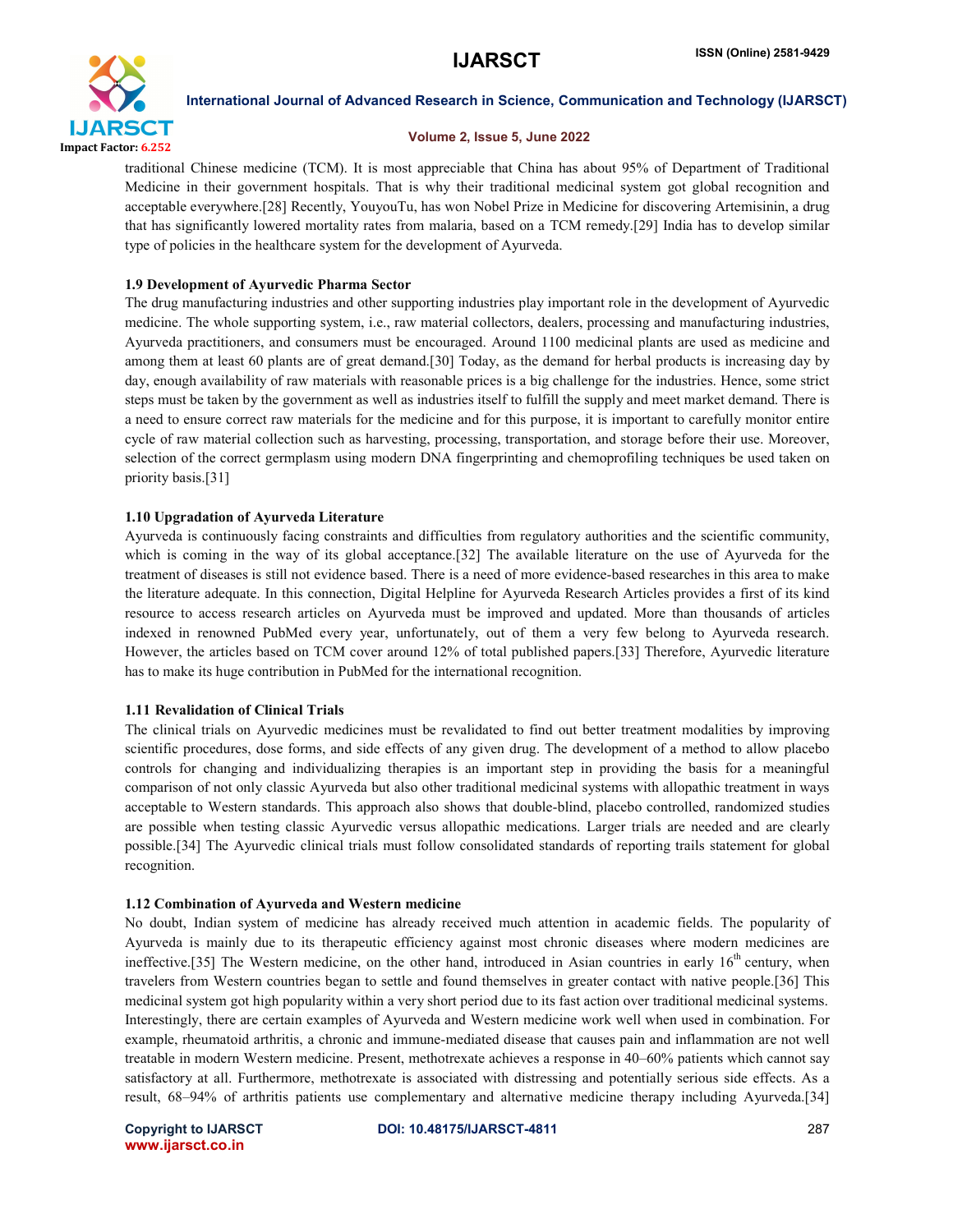

#### Volume 2, Issue 5, June 2022

Therefore, Ayurveda and Western medicine should be considered as two sides of a coin, and they must come together to work for humankind

#### 1.13 Resolution of controversies in Ayurvedic Drug

It is not always the case that Ayurvedic medicines do not show adverse effects. In a random sample of commercially prepared Ayurvedic drugs purchased online via internet, it has found that nearly 21% contained detectable levels of lead, mercury, and arsenic. The *Rasa shastra* medicines were more than twice as likely as non-*Rasa shastra* medicines to contain detectable levels of such metals which are said to be highly toxic for the body.[37] Such reports are to be addressed appropriately, so that the concerns can be answered in time preventing further damage to the heritage. These Ayurvedic formulations must have to critically standardized before their marketing.

#### 1.14 Improvement in Personalized Medicine with Modern Technology

The concept of Ayurveda treatment is broad, which heal the human being as a whole whereas Western system of medicine has traditionally operated from only a cure model. Now, the time has come to create a new model of the medicinal system by combining both healing and cure models. The value of health care could be increased tremendously through personalized medicine that could be helpful to predict disease risk, prevent progress of disease, and manage treatments more efficiently. Moreover, the developments in the area of pharmacogenetics and pharmacogenomics can help the practitioner to achieve the target of personalized medicine.[38] A personalized medicine does not mean just the right drug for the right individual but the right drug for the specific disease affecting a specific individual.[39] This concept will surely make clinical trials more efficient by reducing the cost usually raises due to side effects, and prescription of drugs those are not effective in certain genotypes.[40]

The concept of personalized medicine is very old and used as long as people have been practicing medicine.[7] In recent time, the personalized medicine is all about DNA while single nucleotide polymorphism and epigenetic factors influence drug response and form the basis of personalized medicine.[41] Hence, the personalized medicine must be improved with the help of modern scientific techniques to promote Indian system of medicine.

#### II. CONCLUSION

Today, the cost of health care is constantly rising, and affecting people's ability to afford health coverage. Drug-based medicines are being unaffordable for economically poor countries like India and problematic in the Western countries due to numerous side effects. The drug should be the last rather than first mean of treatment, beginning with the natural healing method like Ayurveda. One of the Ayurvedic treatment modalities such as *Panchkarma* can remove disease before its manifestation. Having all the above beauties, Ayurveda is still lagging behind because of the lack of scientific evidence in many cases and poor research methodology.

The development of guidelines for methodology in Ayurveda requires a huge professional work both by academicians and practitioners who must have the necessary knowledge and motivation for this task. Otherwise, Ayurveda will gradually lose its identity and will become a history of medicine. Although the process of research is time taking but it is the only way to overcome the difficulties in the promotion of Ayurveda worldwide. The work in a coordinated and well-organized manner with no bias can improve Ayurveda. Nevertheless, it also a bitter truth that modern researches have not been very rewarding for Ayurveda itself as most of these researches is being used Ayurveda to extend modern bioscience. Hence, there is an urgent need to design advanced research methodology for the validation of Ayurvedic fundamentals as well as its treatments.There is a huge difference in the approach of allopathic and Ayurvedic medicines. Ayurveda has evolved as a holistic system having an understanding of physiology enabling it to maintain and restore health with a few side effects and will focus rather on health, while allopathy whose analytic understanding of physiology leads mainly to suppression of symptoms with many side effects. Similarly, there is a great contribution of allopathy in the fields of emergency medicine, diagnostic techniques, and surgery where the existing practice of Ayurveda cannot compete. Thus, both systems have to complement each other in the benefit of ailing. Ayurveda requires more researches in the areas of fundamental principles and diagnostic tools in place of drug research. In the present scenario, the research methodology of Ayurveda is not good enough, which needs further advancements in the development and promotion of Ayurveda.

www.ijarsct.co.in

Copyright to IJARSCT DOI: 10.48175/IJARSCT-4811 **288**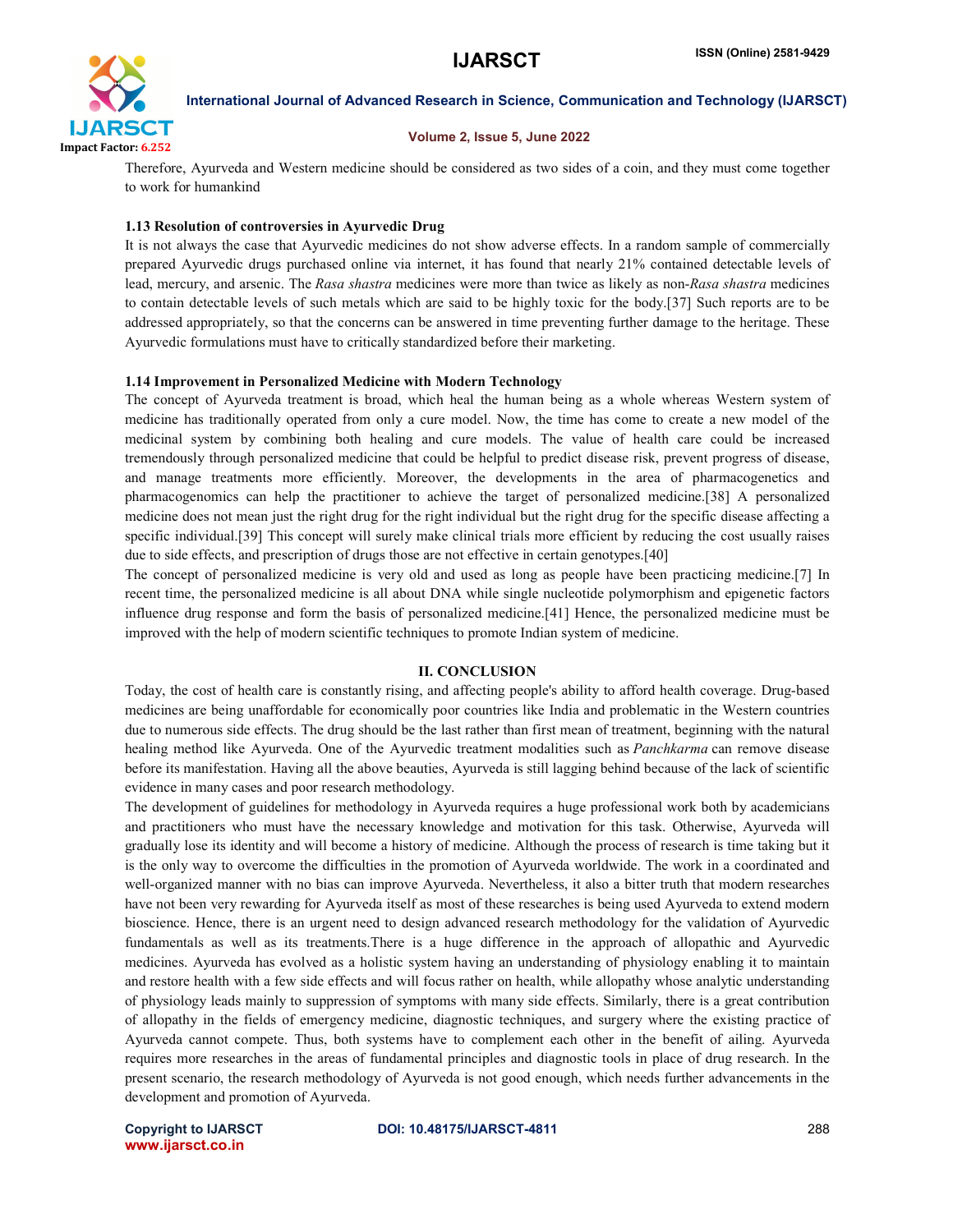

#### Volume 2, Issue 5, June 2022

# **REFERENCES**

- [1]. Semwal DK, Mishra SP, Chauhan A, Semwal RB. Adverse health effects of tobacco and role of Ayurveda in their reduction. J Med Sci. 2015;15:139–46. [Google Scholar]
- [2]. Lad V. Ayurveda, the Science of Self-Healing: A Practical Guide. 2nd ed. New Delhi: Lotus Press; 1987. [Google Scholar]
- [3]. Jacqui W. Herbal products are often contaminated, study finds. BMJ. 2013;347:f6138. [PubMed] [Google Scholar]
- [4]. Humber JM. The role of complementary and alternative medicine: Accommodating pluralism. J Am Med Assoc. 2002;288:1655–6. [Google Scholar]
- [5]. Basisht G. Exploring progression of Ayurveda. Ayu. 2011;32:445–7. [PMC free article] [PubMed] [Google Scholar]
- [6]. Baghel MS. Need of new research methodology for Ayurveda. Ayu. 2011;32:3–4. [PMC free article] [PubMed] [Google Scholar]
- [7]. Sharma PV, editor. Charaka Samhita of Agnivesha, Sutra Sthana, Ch. 11, Ver. 2. Varanasi: ChoukhambaOrientalia; 1995. p. 114. [Google Scholar]
- [8]. Patwardhan B. The quest for evidence-based Ayurveda: Lessons learned. Curr Sci. 2012;102:1406– 17. [Google Scholar]
- [9]. Morandi A, Tosto C, Sartori G, Roberti di Sarsina P. Advent of a link between Ayurveda and modern health science: The proceedings of the first international congress on ayurveda, "Ayurveda: The Meaning of Life-Awareness, Environment, and Health" March 21-22, 2009, Milan, Italy. Evid Based Complement Alternat Med 2011. 2011:929083. [PMC free article] [PubMed] [Google Scholar]
- [10]. Singh RH. Integrative Medicine, Special Monograph. New Delhi: ChoukhambaSurbharti; 2009. [Google Scholar]
- [11]. Hankey A. The scientific value of Ayurveda. J Altern Complement Med. 2005;11:221–5. [PubMed] [Google Scholar]
- [12]. Jayasundar R. Ayurveda: A distinctive approach to health and disease. Curr Sci. 2010;98:908–14. [Google Scholar]
- [13]. Sharma PV, editor. Sushruta Samhita, Sutra Sthana. Ch. 1, Ver. 22. Vol. 1. Varanasi: ChoukhambaVisvabharati; 2013. p. 16. [Google Scholar]
- [14]. Patwardhan B, Vaidya AD. Natural products drug discovery: Accelerating the clinical candidate development using reverse pharmacology approaches. Indian J Exp Biol. 2010;48:220–7. [PubMed] [Google Scholar]
- [15]. Vaidya AD. Reverse pharmacological correlates of Ayurvedic drug actions. Indian J Pharmacol. 2006;38:311–5. [Google Scholar]
- [16]. Kola I, Landis J. Can the pharmaceutical industry reduce attrition rates? Nat Rev Drug Discov. 2004;3:711– 5. [PubMed] [Google Scholar]
- [17]. Sudha VB, Ganesan S, Pazhani GP, Ramamurthy T, Nair GB, Venkatasubramanian P. Storing drinking-water in copper pots kills contaminating diarrhoeagenic bacteria. J Health PopulNutr. 2012;30:17–21. [PMC free article] [PubMed] [Google Scholar]
- [18]. Datta HS, Mitra SK, Patwardhan B. Wound healing activity of topical application forms based on Ayurveda. Evid Based Complement Alternat Med 2011. 2011:134378. [PMC free article] [PubMed] [Google Scholar]
- [19]. Dwivedi V, Anandan EM, Mony RS, Muraleedharan TS, Valiathan MS, Mutsuddi M, et al. *In vivo* effects of traditional Ayurvedic formulations in *Drosophila melanogaster* model relate with therapeutic applications. PLoS One. 2012;7:e37113. [PMC free article] [PubMed] [Google Scholar]
- [20]. Bhowmick TK, Suresh AK, Kane SG, Joshi AC, Bellare JR. Physicochemical characterization of an Indian traditional medicine, JasadaBhasma: Detection of nanoparticles containing non-stoichiometric zinc oxide. J Nanopart Res. 2009;11:655–64. [Google Scholar]
- [21]. Pal D, Sahu CK, Haldar A. Bhasma: The ancient Indian nanomedicine. J Adv Pharm Technol Res. 2014;5:4– 12. [PMC free article] [PubMed] [Google Scholar]